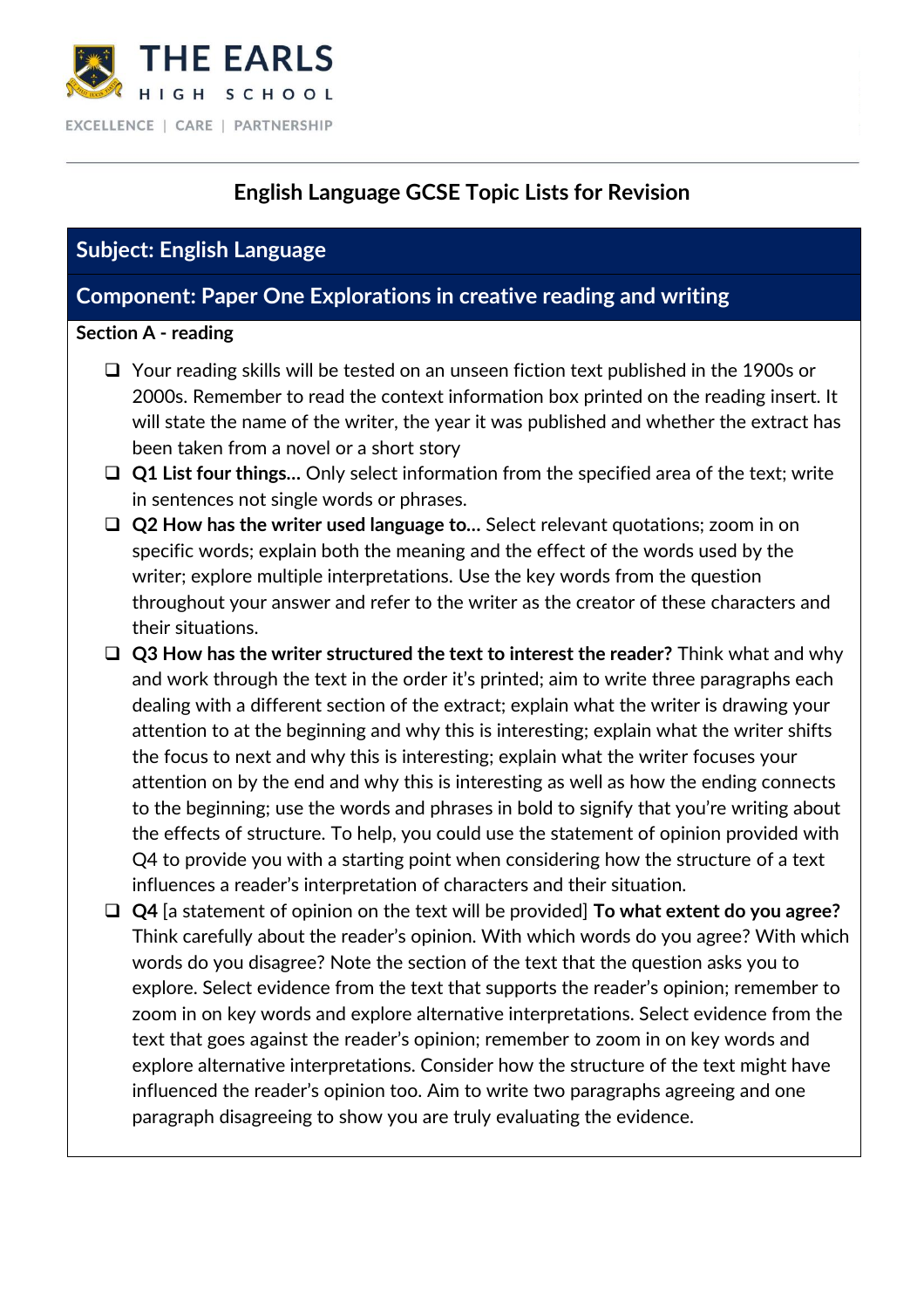#### **Section B – writing**

- $\Box$  The task is usually related to the reading material so use the writer's ideas from the unseen text in terms of their interesting use of language, structure and genre to create a character, a setting and vivid description of the moment in time captured in the image or inspired by the statement.
- ❑ Avoid trying to write about too much; it's much better to focus on a moment in time and describe the finer details.
- ❑ Use interesting words to build the mood of your piece and create a clear picture of who, what, where, why and when for your reader.
- ❑ Use paragraphs to create shape and pace in your writing. A one word or one sentence paragraph can have real impact when it's used correctly. Rhetorical questions engage readers into the story but try not to use these more than twice.
- $\Box$  Keep dialogue to a minimum otherwise your piece will read more like a script.
- ❑ Use the full range of punctuation : ; , . ! ? ' and make sure you can use each one accurately.
- ❑ Practise spelling words you know you frequently write incorrectly.
- ❑ Create a character in your mind and a situation that character finds themselves in. Practise describing them and their surroundings so well a reader could draw them. This initial idea can usually be tailored to any task you'll find on an exam paper and you might feel more confident knowing you have a character and situation in mind already
- ❑ Search for interesting and unusual images and practise writing clearly detailed descriptions as well as different storylines and characters to create a bank of ideas you could recall in the examination.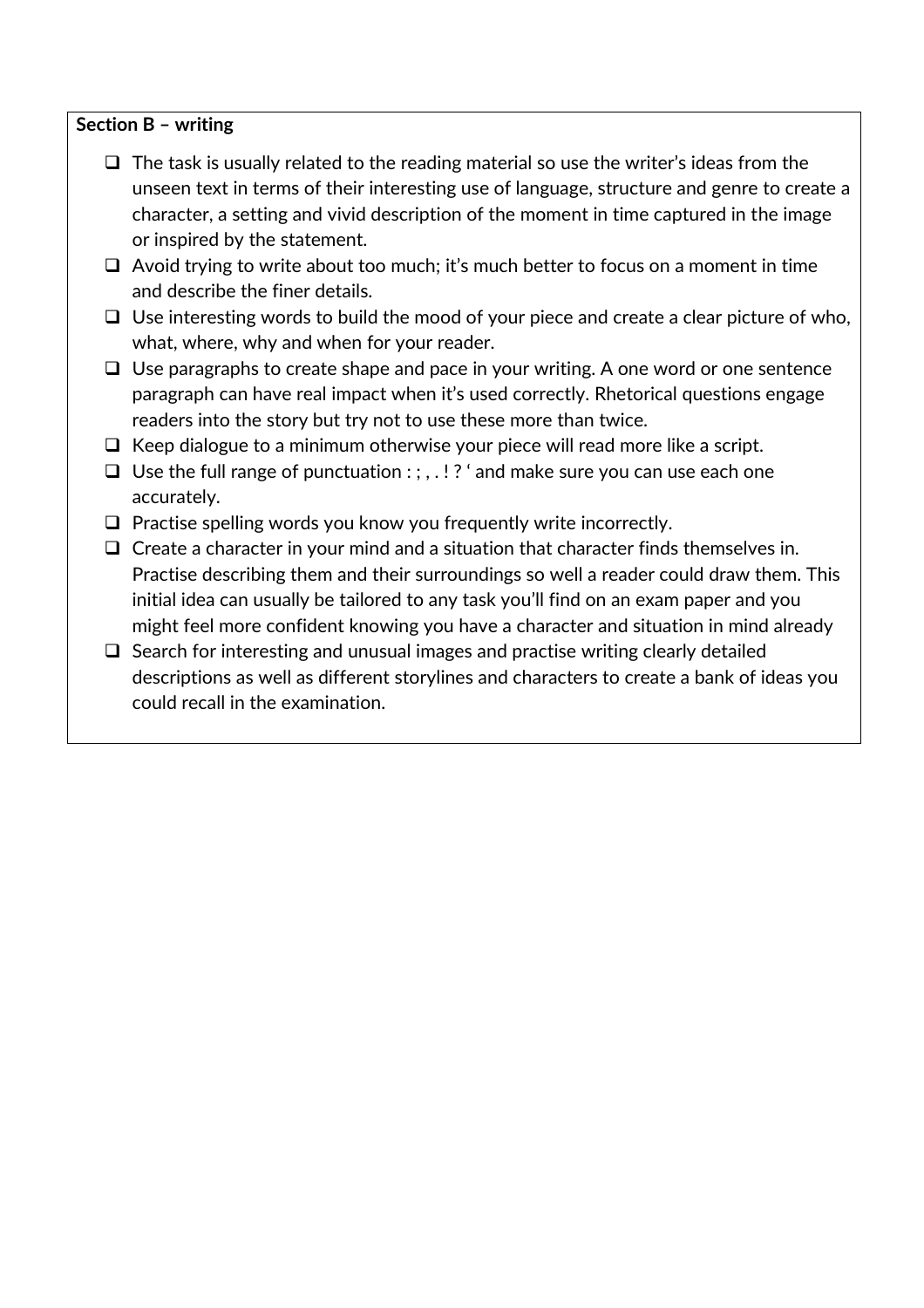# **Subject: English Language**

## **Component: Writers' viewpoints and perspectives**

### **Section A: reading**

- ❑ Your reading skills will be tested on two unseen non-fiction texts, one published before 1900 and another published in the 1900s or 2000s. Remember to read the context information box printed on the reading insert. It will state the name of the writer, the year it was published and the type of text the extract has been taken from for example a travel book, an autobiography, a newspaper or a website.
- ❑ **Q1 Choose four statements which are true** Read each statement carefully and check it against the text if you're unsure; shade the circles of the ones you think are true.
- ❑ **Q2 Use details from both sources to write a summary of what you understand about…**  Make clear, direct comparisons between both sources; use quotations to support your points; explain what you have inferred/learned from the evidence you have selected but don't analyse the writer's use of language.
- ❑ **Q3 How has the writer used language to…** Select relevant quotations from the specified area of the text only; zoom in on specific words; explain both the meaning and the effect of the words used by the writer; explore multiple interpretations. Analyse the methods used by the writer in the extract and demonstrate your subject knowledge. How does the extract fit into the novel as a whole? Remember to comment on the extract and the rest of the novel.
- ❑ **Q4 Compare how the writers convey their different perspectives on…** Explain the perspectives of the two writers, their thoughts and feelings about the topic; compare how their thoughts and feelings are similar and/or different; think about how their context might have influenced the way they think about the topic; clearly identify the methods each writer uses to express their thoughts and feelings; explain the effect of the identified methods e.g. the meaning and effect of the language, the structure, the tone; use relevant quotations to support your points and remember to zoom in on specific words to explore depth of meaning and alternative interpretations.

### **Section B: writing**

- ❑ You will be given a statement of opinion to inspire your own thoughts and feelings about a topic usually related to the reading material used in section A. This allows you to get some ideas from the ways the two professional writers have expressed their thoughts and feelings about the topic in the question through their use of language, tone and structure.
- ❑ You must not begin with 'I agree/disagree with the statement'. Instead, be clear about the type of text you've been asked to write (e.g. article, speech, letter) and the audience you've been asked to write for (e.g. MP, editor of a newspaper, council, fellow students, head teacher).